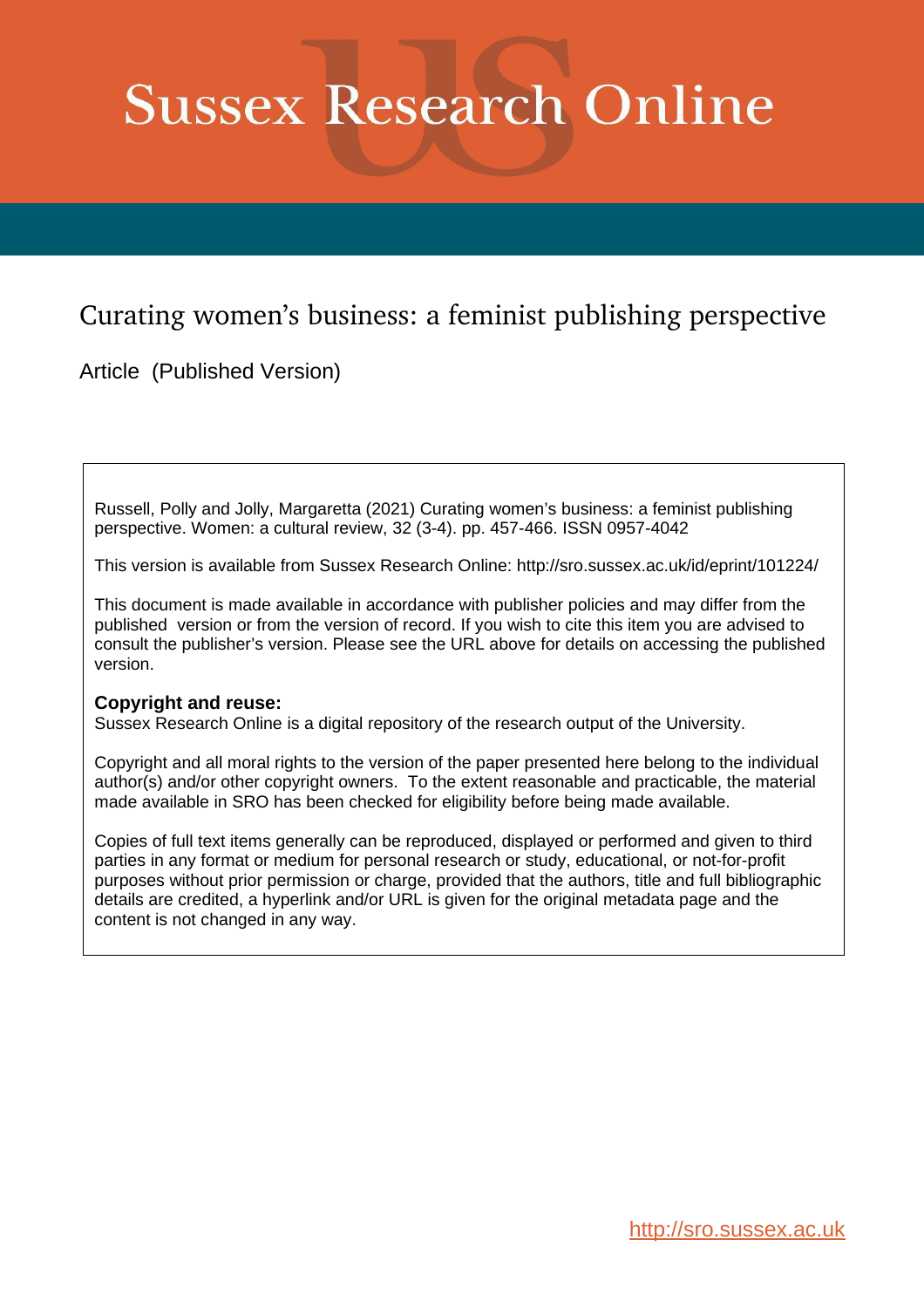



**ISSN: (Print) (Online) Journal homepage:<https://www.tandfonline.com/loi/rwcr20>**

## **Curating Women's Business: A Feminist Publishing Perspective**

**Polly Russell & Margaretta Jolly**

**To cite this article:** Polly Russell & Margaretta Jolly (2021) Curating Women's Business: A Feminist Publishing Perspective, Women: a cultural review, 32:3-4, 457-466, DOI: [10.1080/09574042.2021.1973736](https://www.tandfonline.com/action/showCitFormats?doi=10.1080/09574042.2021.1973736)

**To link to this article:** <https://doi.org/10.1080/09574042.2021.1973736>

© 2021 The Author(s). Published by Informa UK Limited, trading as Taylor & Francis Group



ര

Published online: 23 Dec 2021.

[Submit your article to this journal](https://www.tandfonline.com/action/authorSubmission?journalCode=rwcr20&show=instructions)  $\mathbb{Z}$ 

**III** Article views: 136



 $\overrightarrow{Q}$  [View related articles](https://www.tandfonline.com/doi/mlt/10.1080/09574042.2021.1973736)  $\overrightarrow{C}$ 

 $\bigcup$ [View Crossmark data](http://crossmark.crossref.org/dialog/?doi=10.1080/09574042.2021.1973736&domain=pdf&date_stamp=2021-12-23) $\mathbb{Z}$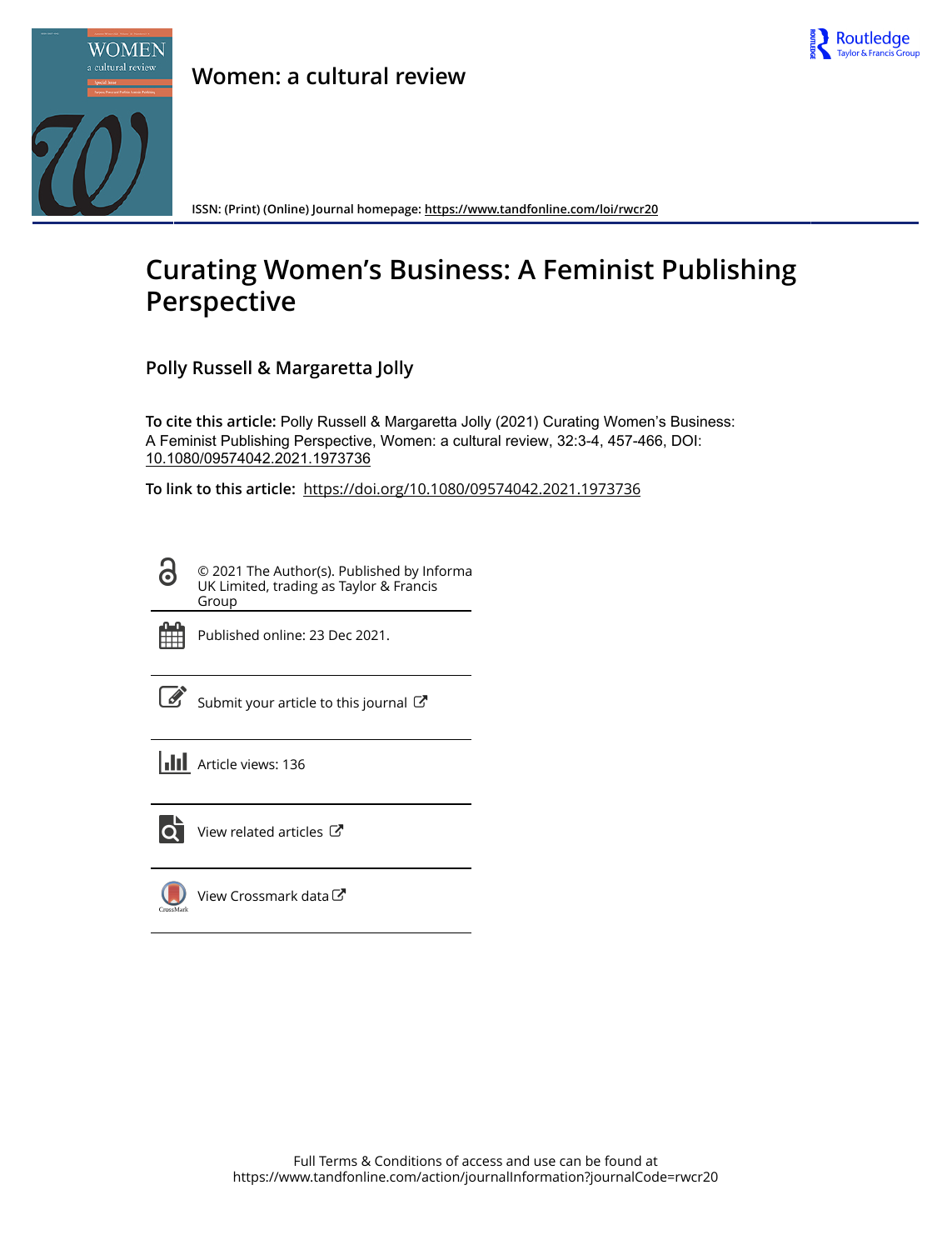

### POLLY RUSSELL 70 M A R G A R E T T A J O L L Y <sup>®</sup>

## Curating Women's Business: A Feminist Publishing Perspective

Abstract: This article takes the form of an interview with Polly Russell, the Lead Curator for Contemporary Politics and Public Life in the Manuscripts and Archives department at the British Library 2015–20, who is also British Library partner to the Business of Women's Words project, led by interviewer Margaretta Jolly. Russell discusses if and how archival practices capture radical business histories and how they could be developed to further connect and communicate them. This includes debates over enhancing collection records, privacy, law and reputation management, and links with professional and social movement networks. She points to the creative use of archival materials from Virago, Spare Rib and other feminist publishing businesses in a digital map, radio programmes, schools and professional training workshops, and a major public exhibition at The British Library. We conclude by considering the future of the radical business archive in an age of digital technology.

Keywords: feminist, business, archives, cataloguing, curation, engagement

**Margaretta Jolly (MJ):** Would you tell us about your role at the British Library, and where it touches the history of women in business or feminist business?

**Polly Russell (PR):** I became Lead Curator for the newly formed Contemporary Politics and Public Lives (CPPL), Archives and Manuscript

[......................](http://www.tandfonline.com)...................................................................................................................................................... Women: a cultural review Vol. 32, Nos. 3–4  $\sum_{\text{Taylor of Francis Gro}}$ ISSN 0957-4042 print/ISSN 1470-1367 online © 2021 The Author(s). Published by Informa UK Limited, trading as Taylor & Taylor & Francis Group Francis Group

This is an Open Access article distributed under the terms of the Creative Commons Attribution-NonCommercial-NoDerivatives License ([http://creativecommons.org/licenses/by-nc-nd/4.0/\)](http://creativecommons.org/licenses/by-nc-nd/4.0/), which permits non-commercial re-use, distribution, and reproduction in any medium, provided the original work is properly cited, and is not altered, transformed, or built upon in any way. http://www.tandfonline.com https://doi.org/10.1080/09574042.2021.1973736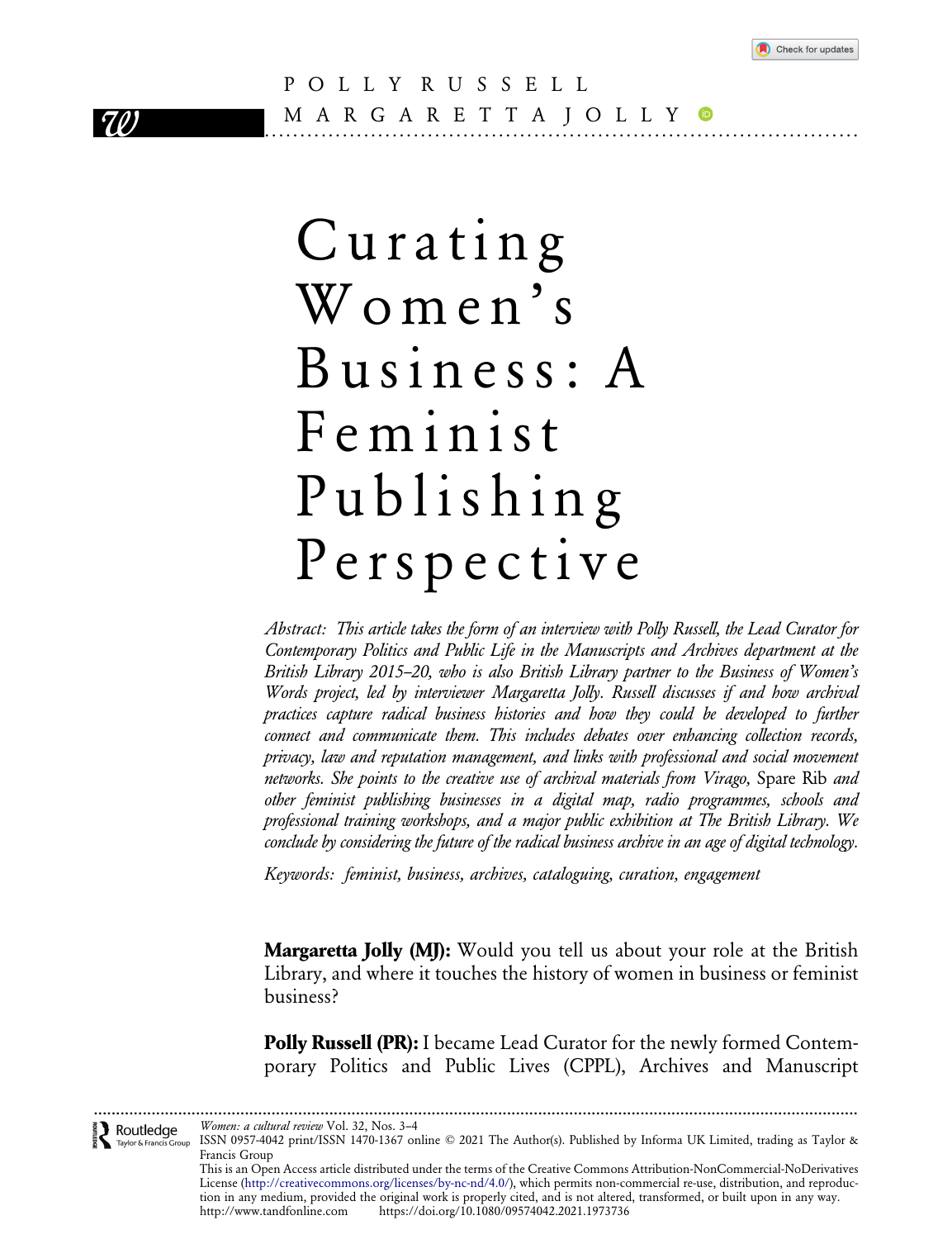department at the British Library (BL) in 2015. The department, is part of the BL's Contemporary British section, and was tasked to build a new archive collection of 'contemporary politics and public life' of 'relevance to national life'. 'Contemporary' in this context refers to post-1950, subject to negotiation on occasion! The department consists of 2.5 curators and we work with paper and born digital archives. Our collecting area necessarily overlaps with other BL collecting departments like Oral History and spoken word recordings, as well as with our Events and Learning teams.

Expanding into contemporary political archives the BL entered a wellestablished and busy field, including the Churchill Archives at Cambridge, the Modern Records Office at Warwick and the feminist collections at the Women's Library at the London School of Economics, for instance. In joining this vibrant sector, the BL has sought to work collaboratively with other organizations and to determine, where possible, areas of expertise and specialism.

This has involved ongoing reflection of what is meant by 'contemporary politics and public life' and, indeed, what at any given time is 'relevant to national life'. In other words, who might be included in our frame? How do we decide what we do and don't collect? There are strategies we use to make these choices which I outline below but first it's useful to explain how, broadly, we understand the notion of 'contemporary politics and public life' post-1950.

The creation of the CPPL department provided the BL with an opportunity to map the material and cultural realities of UK politics in an age of mass media and social upheaval, and the shifting ideological terrain that determines what politics means. Before the Second World War, political identity was broadly conceived in terms of social class. But since the war, our conception of the political has been re-imagined to include race, gender, queer and environmental politics and a host of other social and political characteristics and preoccupations. Critical contestation of the political and public has resulted in new counter-cultural and political movements, whilst the collapse of the so-called post-war consensus, when mainstream politics generally agreed on the parameters of economic management and the welfare state, combined with a waning of established political structures, has brought forward new forms of politics. Such shifts have been paralleled in a transformation of the media landscape. A plethora of channels and platforms have disrupted older forms—newspapers, television and radio—forms that were centralized, institutionalized and somewhat respected. There has been a fundamental change in what constitutes 'public life', and the boundaries between the public and the private are increasingly blurred.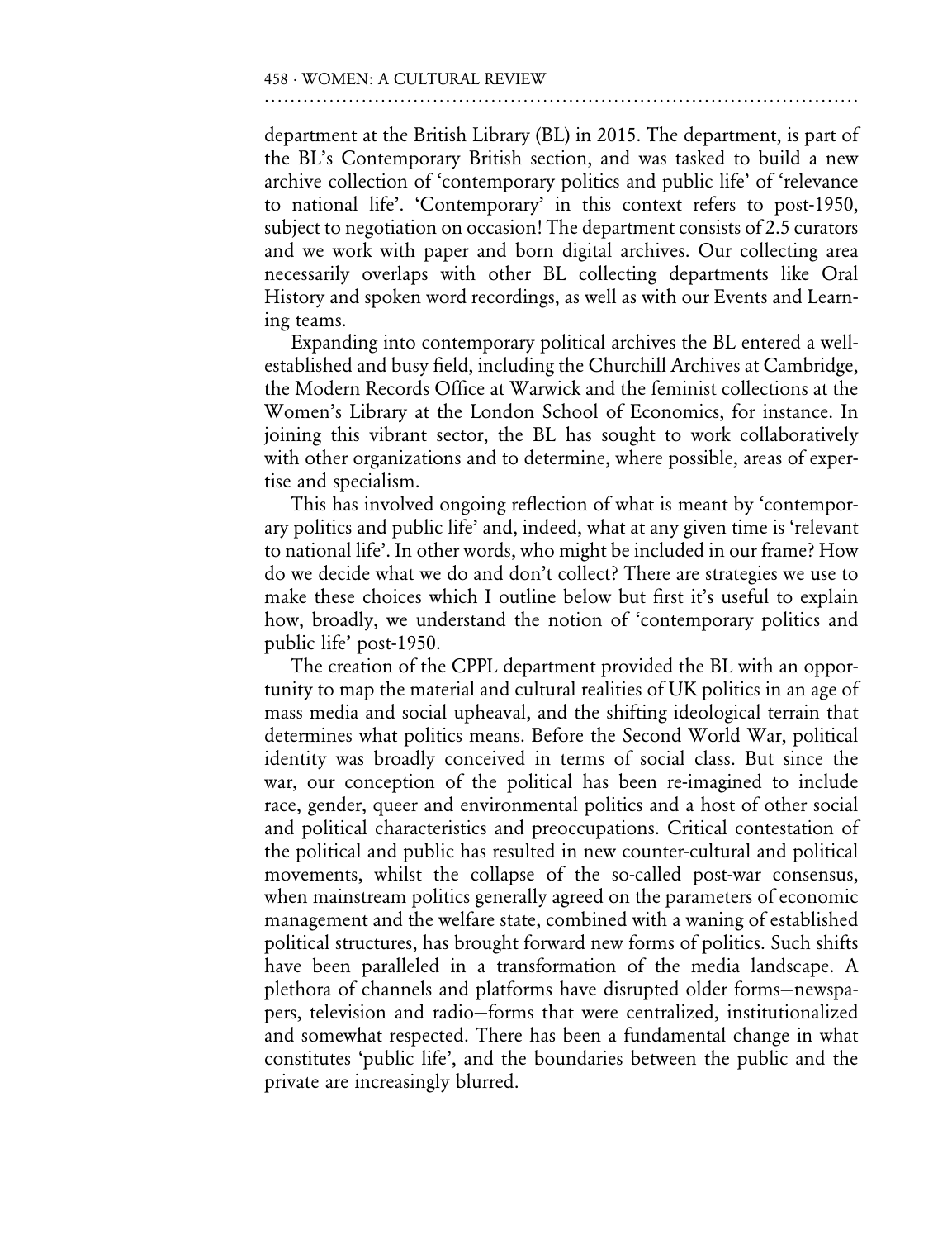With this broad understanding of contemporary politics and public life as dynamic, and as involving both 'official' and 'unofficial' politics, CPPL attempts to build a collection that represents the diversity and complexity of contemporary political and public life, and we deploy a number of approaches to help determine our collection priorities.

First, we have identified four key areas: 'Parliamentary Politics & Politicians', 'Activists, Campaigns & Campaigners', 'Impactful Scientists' and 'Publishers, Editors & Journalists'. These are not exhaustive but provide a useful frame for our collecting resource. Beyond these areas, we aim to build upon existing manuscript archival collections. Where we already have a collection, we may seek similar or complementary archives. A good example is our Carmen Callil archives, which we secured after first acquiring the Virago collection. Looking forward we hope these two important archives, which have already generated significant research interest, will help us acquire additional archives relevant to the history of feminist publishing.

Second, we work closely with BL colleagues, in particular the Oral History Department. We recognize the enormous research value in having content across a range of formats and so, where appropriate, approach people whose oral history interviews are archived at the BL to ask about their personal archives. Two excellent examples include the feminist campaigner Una Kroll, who fought for the ordination of women priests, and the sociologist Ann Oakley, known for her work on sex and gender, housework, childbirth and feminist social science. Both were interviewed for Sisterhood & After: The Women's Oral History Project and their oral histories are archived in our Sound Archive. Subsequently, and in part as a result of this existing relationship with the BL, we were able to acquire their papers.

Third, we constantly assess what is meant by 'contemporary politics and public life' and their relevance to 'national life'. We aim to be reactive and proactive to reflect the shifting nature of the contemporary, so for example in light of the resurgence of the Black Lives Matter movement in 2020 we reviewed our collections and policies to assess our collections relating to Black life in Britain. Similarly, we were pleased to accept a donation from BBC Radio 4's 'The Covid Chronicles' of submissions from listeners about their experience of the Covid-19 pandemic and lockdown.

Finally, within our team we have research specialisms including science and scientists, food and food systems, feminism and the Women's Liberation Movement and broader social movements. Inevitably, the interests of curators and their research networks influence our archival acquisitions, although any material we acquire needs to fit within our agreed focus. A recent example of this was the acquisition of material from the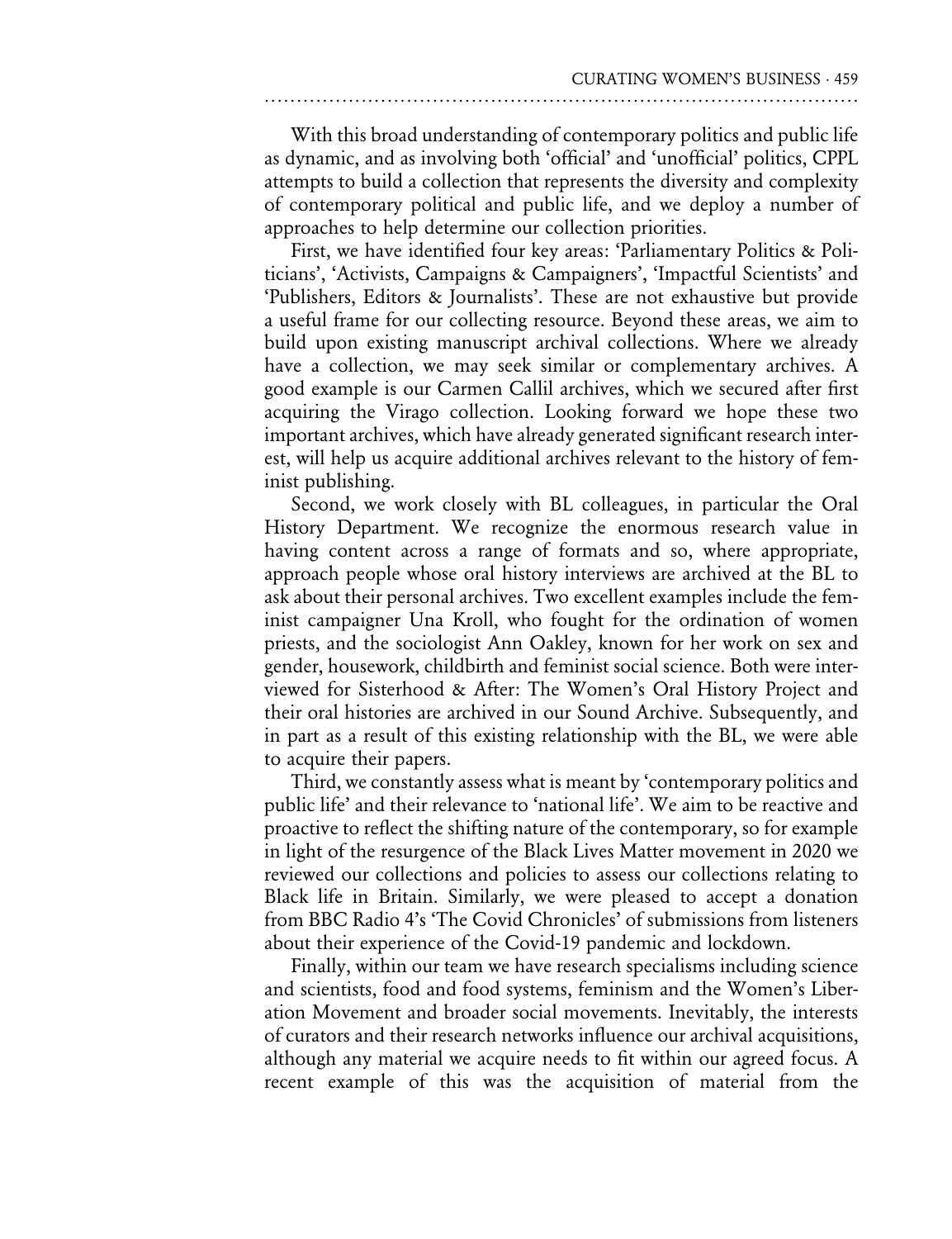campaigning organization Sustain: The Alliance for Better Food & Farming, which came about as a result of my contacts, and which fits into our focus on 'Activists, Campaigns & Campaigners'.

Our commitment to collecting material and supporting research related to feminist history and feminist business archives reflects a number of factors. My involvement started with the 2010–14 Sisterhood & After (S&A) project, which established a national collection of oral histories here at the BL. These have attracted significant research interest, and are used as the basis for an archive, an online Learning resource, onsite school workshops and numerous events. In the last few years, feminist activism has been boosted by campaigns like 'Me Too' and 'He for She', by the centenary of the first women getting the vote in UK elections, and campaigns for commemorative statues, stamps and plaques. The S&A project, along with this current political moment, has demonstrated that BL audiences are keen to engage with feminist history, giving us a strong collecting rationale.

At the same time, colleagues in the literary archives and manuscript teams recognized the importance of the Virago story and were instrumental in acquiring the Virago and Callil archives—so central to the Business of Women's Words (BOWW) project. The archives are large, contain multiple formats—manuscript, print, born digital—and do not neatly fit into a single descriptive category. They are rich in material relating directly to 'business' along with material of a more personal nature. This simple indeed simplistic—description hints at the complexity of understanding feminist business and feminist archives as reflecting both individual endeavour and the social, economic and financial contexts in which they worked. This makes them complex and utterly fascinating.

**MJ:** You have overseen an expansion of the BL's feminist holdings and programming. What were your motives? Did you encounter any obstacles? What helped you?

**PR:** First, the BL's commitment to collecting and sharing feminist material is clear, as seen in the Women's Liberation Movement learning workshops, online women's history resources and, most recently, our largescale exhibition Unfinished Business: The Fight for Women's Rights. I have never faced obstacles in developing this subject, save the inevitable resource limits and, as you would expect with a subject so vast, varied and sometimes contested, a healthy debate about content.

Remember as well, that the BL has an explicit remit to create, promote and build the national collection and support research. Within this, as I have explained, our scope is to collect materials reflecting contemporary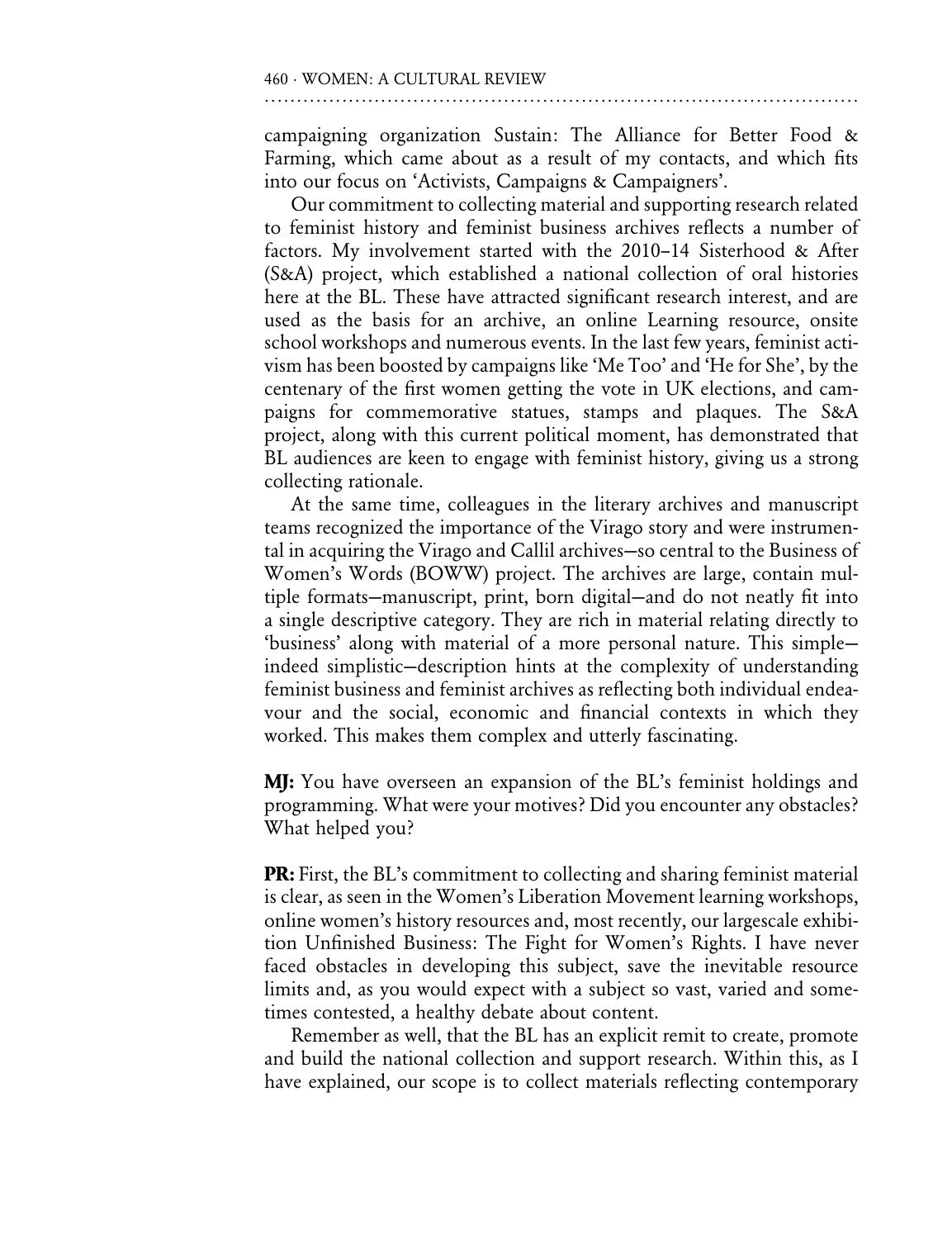politics and public life which are 'of relevance' to UK national life. As you know, the last decade has seen a reinvigoration of feminist debate and scholarship. More recently, the Covid-19 pandemic has disproportionately impacted women, highlighting the structural inequalities women experience, particularly since many are in low-paid, precarious work or have extensive caring responsibilities.<sup>1</sup> So there is no doubt that feminism and its complex and dynamic history is 'of relevance' to the contemporary moment here, indeed globally. In this sense, the BL has a responsibility to collect materials which relate to this subject.

And speaking personally, I have long appreciated women's history and feminism as a lens to view the world. It is impossible to separate my academic curiosity from my political commitment to justice, diversity and inclusion and the changes they demand. Feminist history, as we know, is capacious and often painful, but also inspiring and energising. The tenacity, humour and courage of the generations of women and their allies who have challenged the status quo must be documented, analysed and shared to understand the past and influence the future.

MJ: <sup>I</sup>'m imagining that readers would love to hear about the BL'<sup>s</sup> 'jewels' in feminist/women's publishing specifically.

**PR:** I would draw people's attention to two particular BL collection areas: the contemporary archives & manuscript collections and the oral history collections. Each holds treasures relevant to women's and feminist publishing, often with important overlap.

The Virago and Callil archives are terrific. Both contain materials relating to the business of publishing and to the history of Virago from an independent imprint in the 1970s to its incorporation under Little Brown in the 1990s. Both include more than 500 files: letters, notebooks, receipts, annual reports, meeting minutes, publicity posters and leaflets as well as individual files on authors like Maya Angelou and Mary Chamberlain. Other organizational archives at the British Library which may be of interest include the Society of Authors Archive (1876–1982) and the Macmillan Archive<sup>[2](#page-6-1)</sup>

Wonderful material relating to women and publishing can also be found in the archives of individual writers, ranging from correspondence with publishers, to contracts and financial records. BL examples include Angela Carter, Penelope Fitzgerald, Margaret Forster, Beryl Bainbridge, Phyllis Bottome and Eva Figes, the latter particularly in relation to Figes' editing of Macmillan's series on women writers.

Significant collections relating to women's and feminist publishing are also held by the BL's oral history collections, including Sisterhood & After,

<span id="page-6-1"></span><span id="page-6-0"></span>1 For example, see: [https://www.wrc.org.uk/](https://www.wrc.org.uk/Handlers/Download.ashx?IDMF=a1f51f03-fb60-4dab-b352-c2cb54bd0552) [Handlers/Download.](https://www.wrc.org.uk/Handlers/Download.ashx?IDMF=a1f51f03-fb60-4dab-b352-c2cb54bd0552) [ashx?IDMF=a1f51f03](https://www.wrc.org.uk/Handlers/Download.ashx?IDMF=a1f51f03-fb60-4dab-b352-c2cb54bd0552) [fb60-4dab-b352](https://www.wrc.org.uk/Handlers/Download.ashx?IDMF=a1f51f03-fb60-4dab-b352-c2cb54bd0552) [c2cb54bd0552](https://www.wrc.org.uk/Handlers/Download.ashx?IDMF=a1f51f03-fb60-4dab-b352-c2cb54bd0552). Accessed 11 October 2020. 2 See the forthcoming BL collection guide.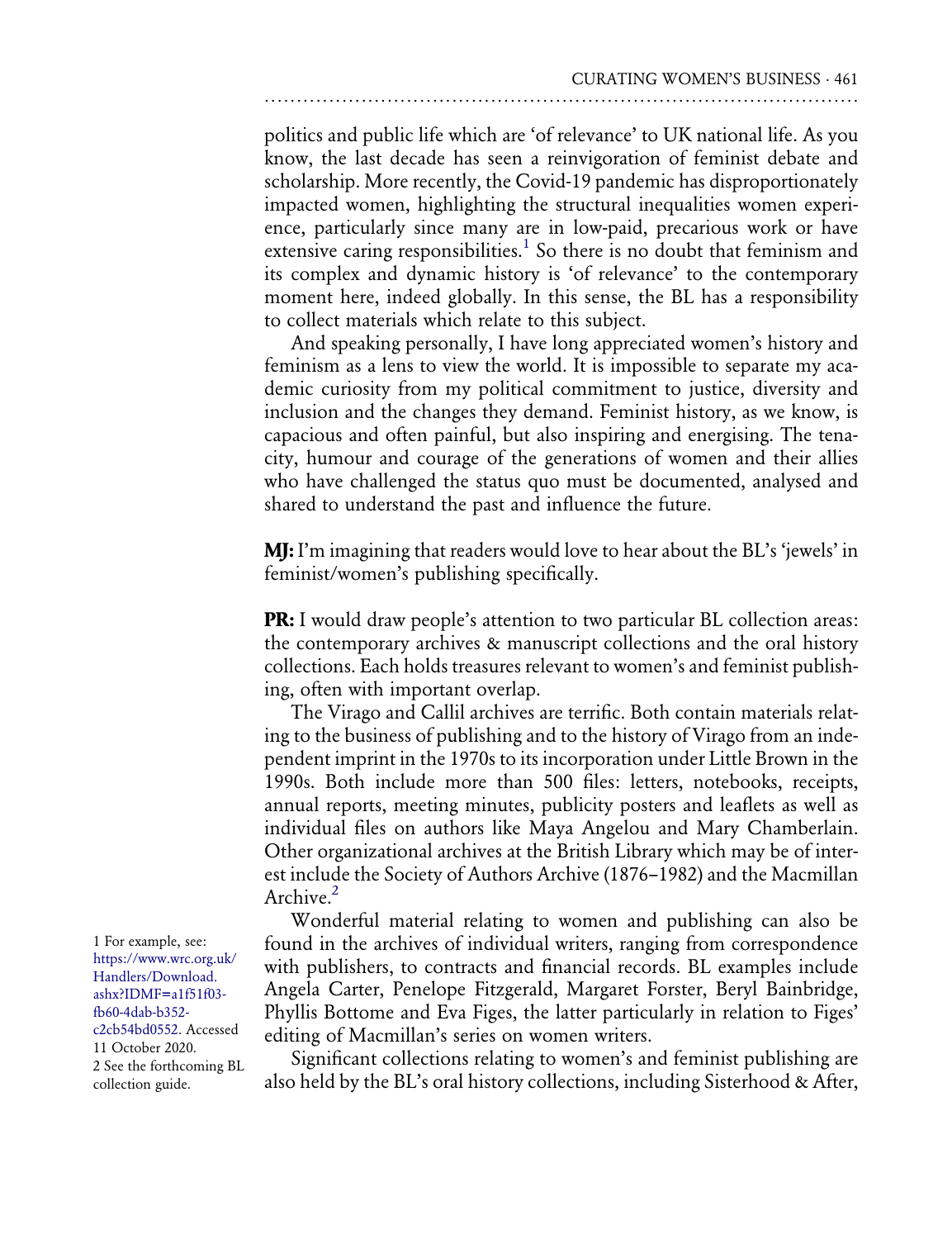of course, as well as the Women in Publishing project which captures memories of the campaigning group from its inception in 1979 to around 2000, its formative and most ground-breaking years. Interviewees include Jane Cholmeley and Jane Anger, both co-founders of the Silver Moon bookshop, and Liz Calder, founder director of Bloomsbury publishing. Besides BL catalogue records, the project has its own website exploring the history of the Women in Publishing initiative.

Also worth exploring is the Book Trade Lives oral history project, features 118 in-depth interviews covering the period from the 1920s to 2007, with recordings of women booksellers, agents, publishers and secretaries from companies like Bodley Head, Faber & Faber and Allen & Unwin. The project's interviewer Sue Bradley wrote a book based on this which provides an invaluable introduction to the collection.<sup>[3](#page-7-0)</sup>

Finally, Authors' Lives is an ongoing project that contains interviews with Britain's leading poets and writers, together with technical and specialist writers, campaigners and literary journalists. Currently the collection includes around seventy recordings including Bernadine Evaristo, Jacqueline Wilson, Andrea Levy and Sarah Waters.

I'd also describe as a 'jewel' the BL's complete digitized run of Spare Rib. This provides an invaluable tool for analysing the rise and demise of the UK Women's Liberation Movement's best-known magazine. Accompanying this resource is a contextual website hosted by the BL including selected highlights from the magazine as well as essays, some of them written by former Spare Rib writers, editors and collective members. Sadly, as a result of the UK leaving the EU in January 2021, the basis of the copyright status of the digitized magazine, which relies heavily on EU orphan works directive, will come to an end. As a result the full run of digitized Spare Rib magazines will be withdrawn though the contextual site will remain.<sup>4</sup>

Outside the BL, I'd recommend the records of publishing houses held by the Archive of British Printing and Publishing at the University of Reading, which also holds additional records from the Macmillan Archive.

MJ: Wonderful stuff! A related question: do you consider that the business activities of, for example, an activist press, were seen at the time as secondary or even an afterthought?

**PR:** Apart from the excellent work of business historians, people have generally overlooked activist business activities. I think, this is partly to do with what you have written about so eloquently—that the activist critique of capitalism fosters an analytical blind spot about businesses and income-generation, and a focus instead on the products of such activity. Even with well-established publishing companies whose purpose is to make money, it is the editorial practices and outputs which get attention,

<span id="page-7-1"></span><span id="page-7-0"></span>3 Bradley, Sue (2008), The British Book Trade: An Oral History, London: British Library. 4 For more information see: [https://blogs.bl.uk/](https://blogs.bl.uk/socialscience/2019/10/spare-rib-update.html) [socialscience/2019/10/](https://blogs.bl.uk/socialscience/2019/10/spare-rib-update.html) [spare-rib-update.html](https://blogs.bl.uk/socialscience/2019/10/spare-rib-update.html). Accessed 11 October 2020.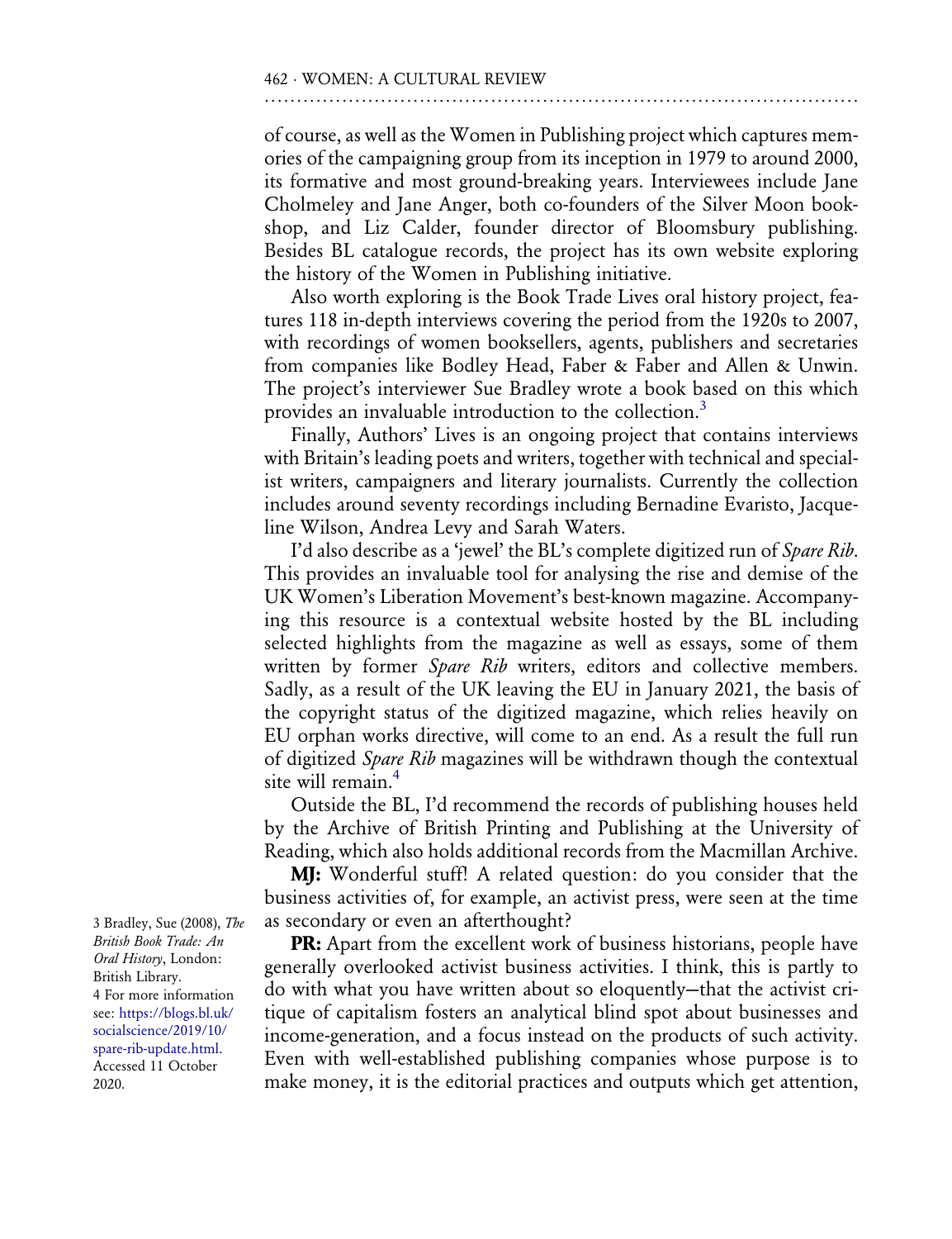whilst the business of the business takes second place. Perhaps this is understandable because the business aspects of an organization is a bit like the engine in a car. It has to work but getting under the bonnet to examine the engine is less alluring than the journey. Yet of course, in the case of publishing, and in particular Virago as the BOWW research has unearthed, the business context and practices were at times instrumental in determining the editorial context and output and success of the company.

Angela Phillips has written a piece on the BL's Spare Rib website which considers the question also being addressed by BOWW, about whether and how a business can have feminist credentials while remaining financially viable. I can take no credit for this. In fact, back in 2015 I was mostly focused on the editorial content and aesthetics of *Spare Rib*, not its business side. It was the articles, the anarchic layout and wonderful photographs and illustrations which appealed. I hardly considered the logistics even though I was working closely with members of the Spare *Rib* collective on the *Spare Rib* digitization project and was therefore inevitably grappling with matters of management, ownership and copyright which are, of course, in part the story of business. The impetus to write about the actual business of *Spare Rib* came entirely from Phillips who insisted on putting this front and centre. This reveals, of course, my own curatorial focus and blind spots and how a background in the arts and literature can prioritize editorial over economic, content over process. Phillips' article and another about the day to day workings of Spare Rib on the same website opened my eyes to the exciting and essential job of thinking through the business of publishing as well as the outputs. It was why I have been so thrilled to work with the BOWW project.

MJ: Why does the library collect such materials? Who are the main users and who might be the ideal users?

PR: <sup>I</sup>'ve described the BL's explicit remit to build, curate and preserve the UK's national collection of published, written and digital content. We are required to be 'comprehensive' and so our collections continually grow, each month, by nearly a kilometre of physical items, and nearly seven terabytes of digital content. BL collections comprise between 150 million and 200 million items, including books, journals, newspapers, patents, maps, prints, manuscripts, stamps, photographs, sound recordings, digital publications and over two billion pages of UK web content. Everything we do is underpinned by our responsibilities as custodians of this extraordinary resource, guaranteeing access to it for future generations.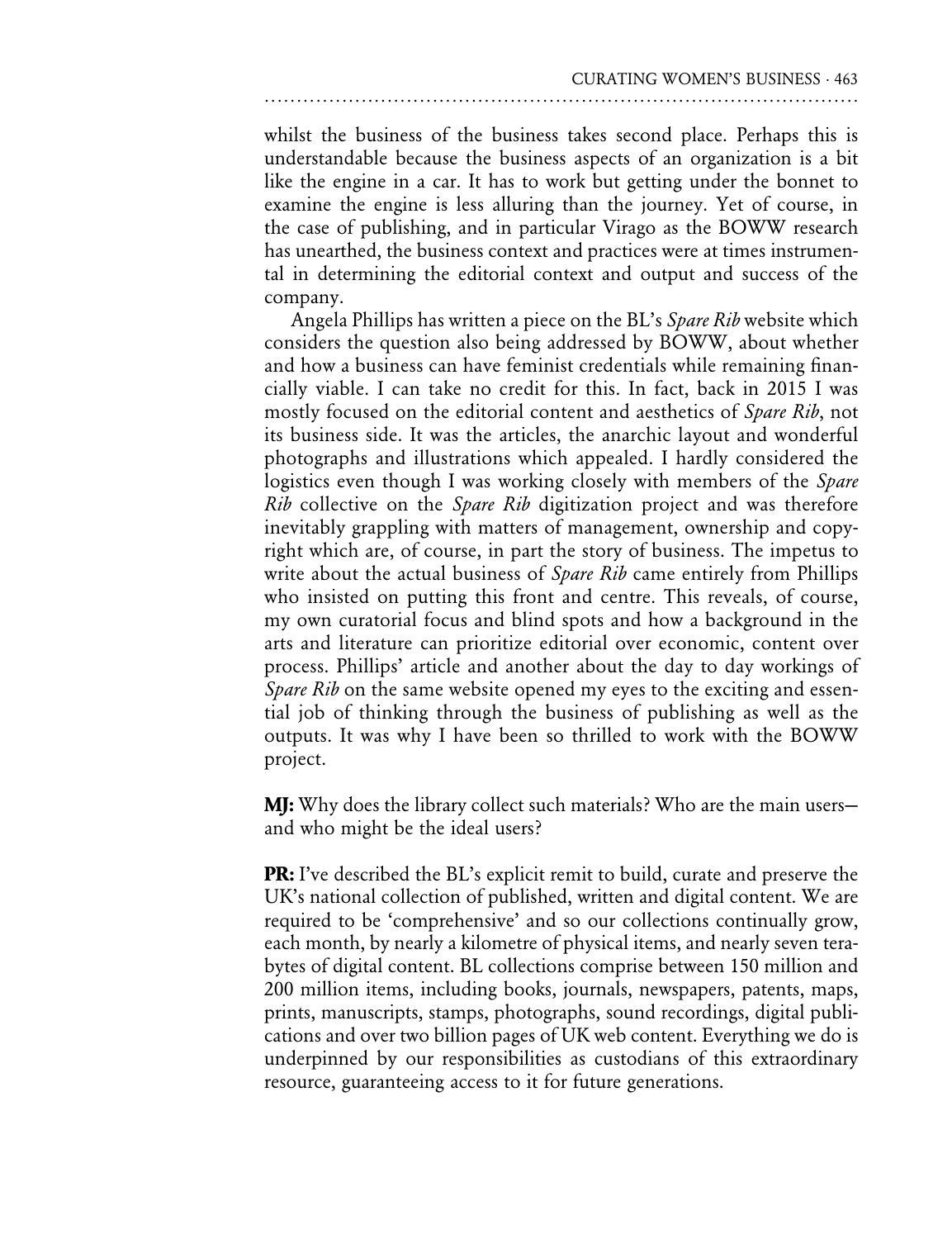Public engagement and research are at the core of our activities. Our Knowledge Centre is the focus for conferences, talks and workshops and we regularly hold events about women's history, politics and activism. The Learning Programme includes an expanding website of resources for teachers and students as well as onsite provision of workshops. These include WLM sessions as well as an online Women's History umbrella page including the S&A, Spare Rib, Suffrage, maps of the history of Women's Rights and Women's Liberation Movement activism and Unfinished Business resources. Our reading rooms receive 1.5 million visitors every year, and we are putting more content online. Our Sounds Portal includes thousands of music and oral history recordings which are free to access anywhere in the world and feature the voices and accounts of many significant women or of women's lives.

Contemporary Politics and Public Life (CPPL) at the BL acquires the archives of individuals, organizations and businesses that are significant to contemporary British culture. Together, the Contemporary Archives and Manuscripts departments at the BL aim to build a collection that will represent the diversity and complexity of contemporary political and public life in Britain and the rich and broad literary heritage.

More specifically the BL's collections relating to feminist publishing unveil a history which, without doubt, has transformed British society and politics. The mechanics of the businesses which fuelled so many of these debates and changes, and documented and recovered so much feminist history, cry out to be preserved and explored. They provide nuanced accounts of business history, which might inform, even transform, future business practice.

**MJ:** How does the BL manage the challenges of reputation management for people and bodies in the archive—important for anyone in today's mediated world, but perhaps especially so in the business context? Do you avoid collecting from a business still trading?

PR: Good working relationships are at the heart of all archives and their donors but with contemporary archives this is especially true. Often, and certainly with Virago and Spare Rib, many key people are still alive. Effort to acquire contemporary archives is always the start of a relationship, which is part of the joy of working with them. When archiving and making content available, we take into account donor requests about material they feel is sensitive and should be closed for a time. Indeed, we seek to work with donors and draw on their expertise during the cataloguing process and beyond. Of course, we are always keen to give access as soon as possible but this has to be balanced against personal and commercial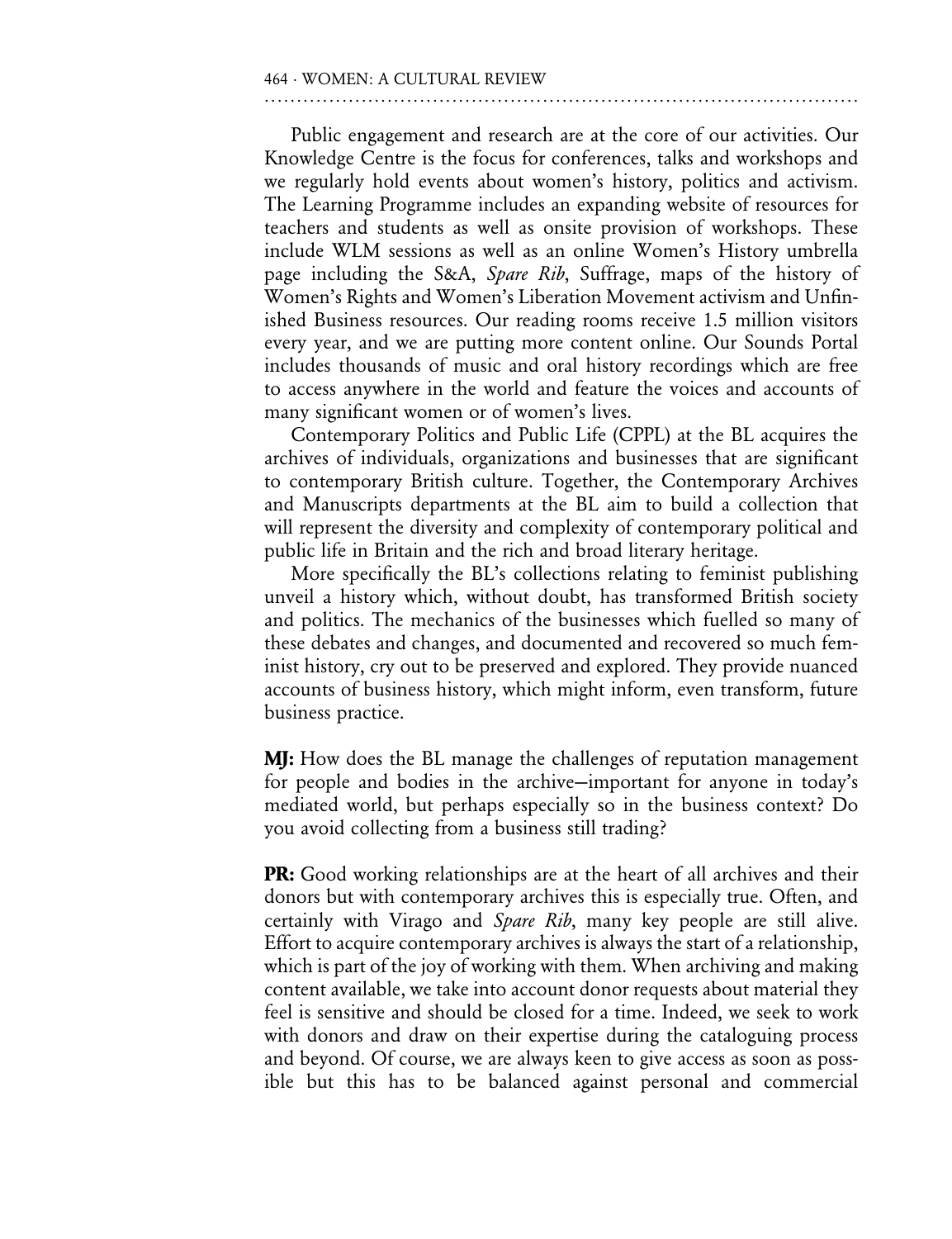sensitivities and the requirements of General Data Protection Regulations (GDPR). Where necessary we can close sections of archives for periods of time while making available significant quantities of material which we assess as low risk.

We do collect material from businesses which are ongoing concerns, agreeing with donors what might have commercial implications or sensitivities. Often we agree a cut-off date for when material can be accessed —twenty years for example, though this is subject to negotiation and discussion. Regular accruals of materials, donated by mutual agreement, are agreed on a yearly or two-yearly basis.

MJ: What should feminist or women's publishers today be thinking about if they want to be remembered? Digital business transactions and accountancy platforms are becoming ever more necessary to compete—yet without the colour or preservability of, for example, the receipts for restaurants or handwritten annotations by Virago editors in the early days. Or is it time to champion the right to be forgotten?

PR: The almost complete transfer from analogue to digital has significant implications for archives, archivists as well as archive creators and donors. There is a significant risk that while it is possible to store far more in a digital realm, it is also easy to destroy and lose digital content unwittingly. It is one thing to retain the right to be forgotten but quite another to be forgotten because of the precarious and changing nature of digital data management. At the most simple level I would advise anyone wanting to archive a business to pay close attention to two things: first, with hardcopy content, to identify material which does not exist elsewhere (letters, drafts of minutes, publicity leaflets etc.) and to file one copy in a safe, dry and pest-free location, ideally with some rudimentary ordering system; second, to established from IT experts or, better, archivists familiar with born digital archiving, robust protocols for copying, preserving and storing digital files.

MJ: What an appropriately practical note to end with—thank you. By thinking about the right things, we can both honour privacy—including at the business level—whilst simultaneously ensuring that today's activist enterprises can protect their hard-won insights and experiences for tomorrow.

#### Disclosure statement

No potential conflict of interest was reported by the author(s).